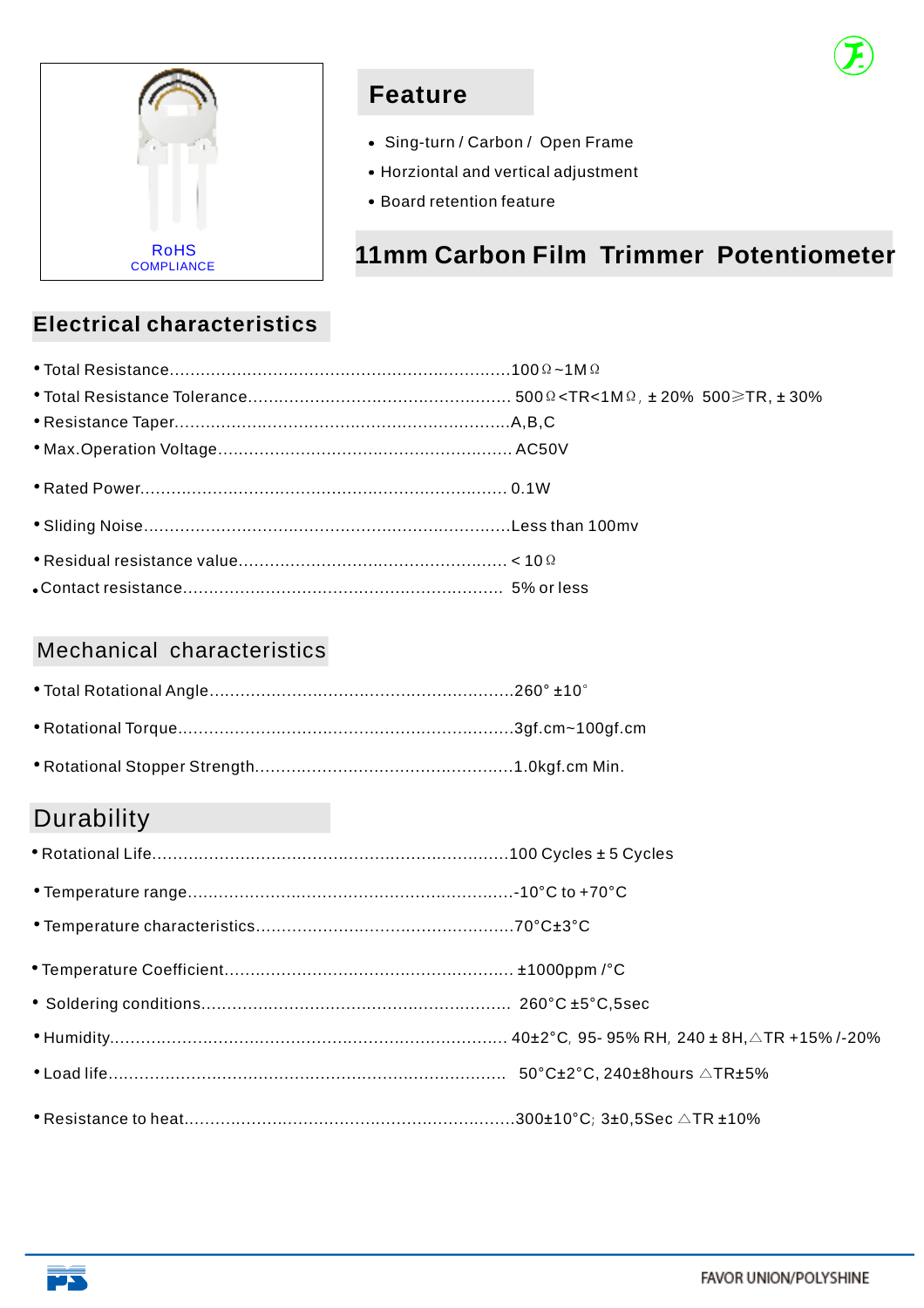

 $\overline{\blacktriangleright}$ 

# *g* **11.0 mm Series**

## Carbon Film Trimmer Potentiometer

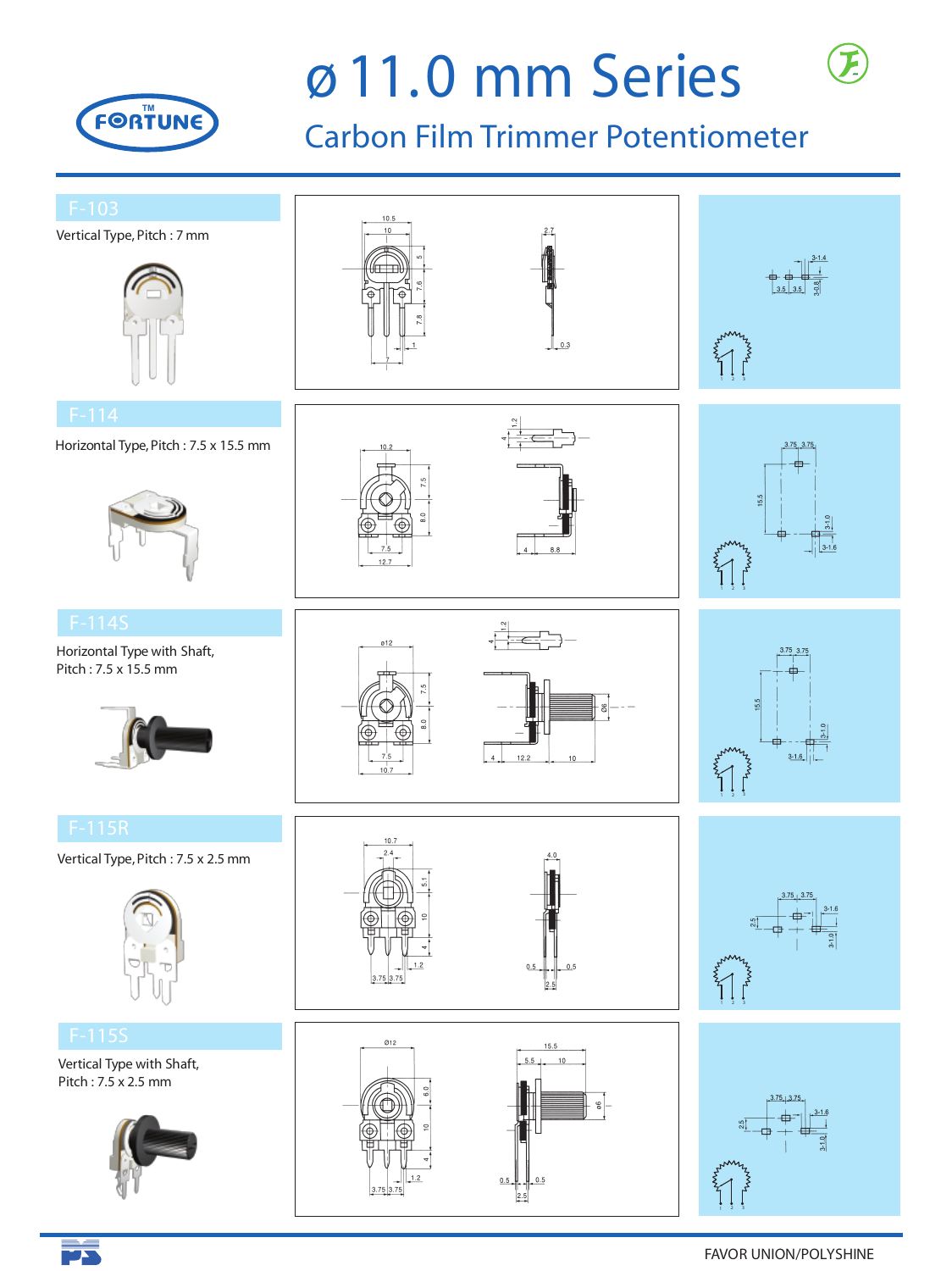

**BA** 

# *g* **11.0 mm Series**

## Carbon Film Trimmer Potentiometer